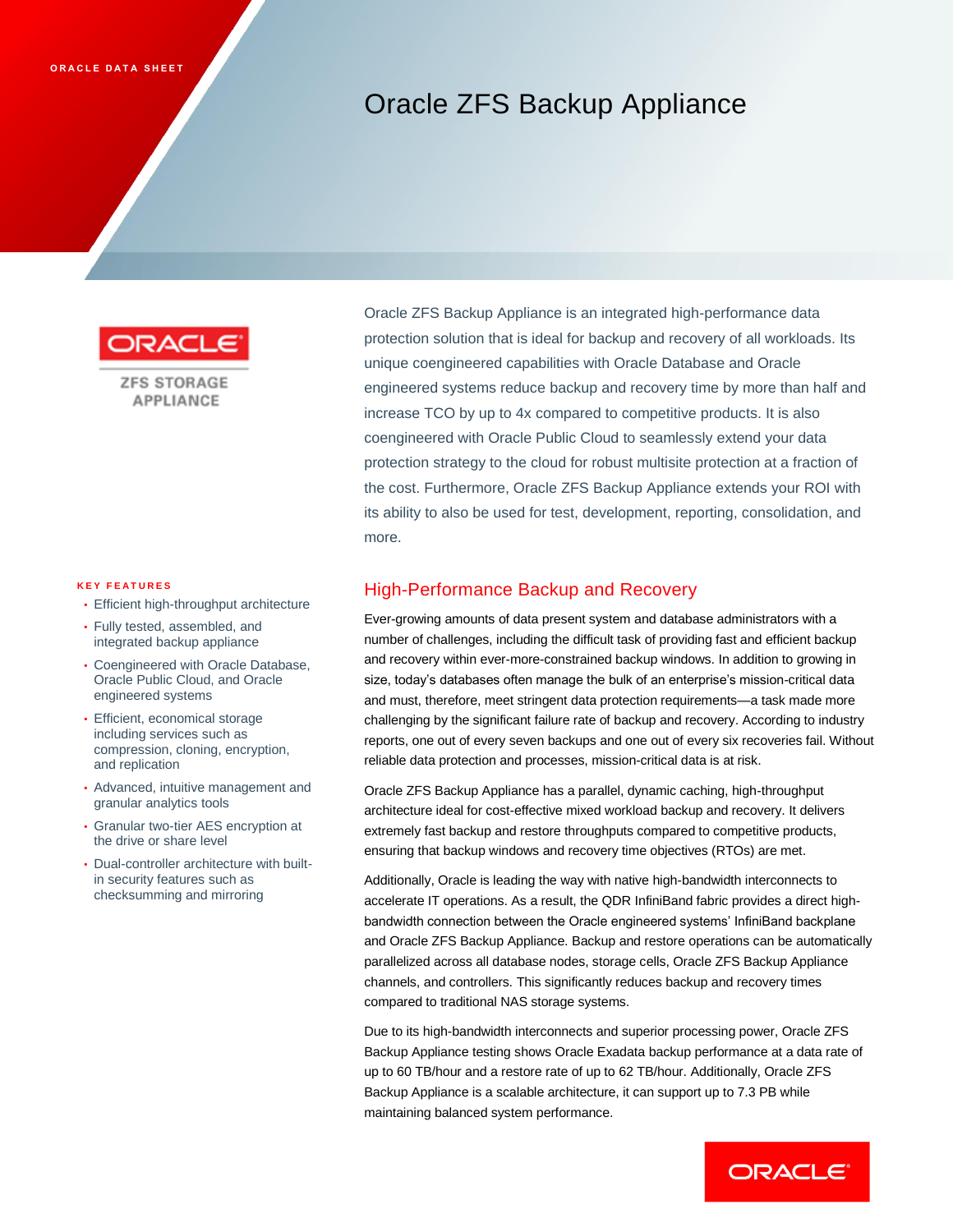

#### **K E Y B E N E F I T S**

- Delivers superior performance—up to 60 TB/hour backup and up to 62 TB/hour restore throughputs
- Speeds deployment
- Optimizes data protection for missioncritical parts of the business
- Provides cost effectiveness—lower TCO than comparable NAS storage systems and backup products
- Seamlessly leverages the capacity, cost structure, and multisite protection capabilities of cloud
- Offers easy-to-use, simplified management
- Allows you to protect data at rest when and where you need it through granular encryption
- Provides high availability (HA) and advanced protection

# Cloud Converged

While competitive systems require the management of external cloud gateways and separate third-party public clouds, Oracle ZFS Backup Appliance provides native extension to Oracle Public Cloud. This enables you to eliminate management complexity and cost while improving the robustness of your data protection strategy with offsite copies of your data. This built-in cloud gateway capability gives all users direct access to unlimited, on-demand storage capacity without cloud access licensing fees so users also can extend their retention requirements with ease. Furthermore, leveraging the economics of cloud directly from the device enables you to reduce cost dramatically―up to 80 percent versus competitive backup appliances.

# Cost-Effective Data Protection

Due to its architectural efficiencies, Oracle ZFS Backup Appliance provides low TCO while you gain superior price/performance over the competition. Furthermore, the appliance is not simply a single-use backup target; it also can be used for other use cases such as test, development, reporting, consolidation, and more.

From an administrative perspective, with monitoring and provisioning available from Oracle Enterprise Manager and highly granular drill-down analytics, your IT staffing resources will be optimized as well. Overall, with Oracle ZFS Backup Appliance, each dollar spent on backup delivers a greater ROI over competitive products.

# Optimizes the Most Important Parts of Your Business

Because databases support many of your revenue-generating applications, specialization around Oracle Database is a critical advantage of Oracle ZFS Backup Appliance.

In fact, it is the only network-attached storage system coengineered with Oracle software to deliver unmatched advantages in Oracle software environments. One such advantage is Oracle Intelligent Storage Protocol, a feature of Oracle ZFS Storage Appliance, which is a direct line of communication between Oracle Database 12c and Oracle ZFS Backup Appliance. The appliance is able to dynamically respond—tuning itself for the exact incoming database data. Therefore, when Oracle Recovery Manager (Oracle RMAN) blocks enter the system, it auto-configures for higher throughput.

Furthermore, when the appliance is deployed in Oracle engineered systems environments, you gain additional advantages including a rapid-start configuration utility to eliminate guesswork during the installation process. And, Oracle Platinum Services is included to ensure maximum uptime and rapid resolution with 24/7 remote fault monitoring, industry-leading response times, and patch deployment services.

# Superior Security

Oracle ZFS Backup Appliance has numerous built-in security features including advanced checksumming, triple mirroring, and more. Furthermore, the appliance supports and maintains all Oracle Database security best practices including the use of the Transparent Data Encryption feature of Oracle Database, and it offers highly granular data-at-rest encryption. This allows you to protect your data throughout its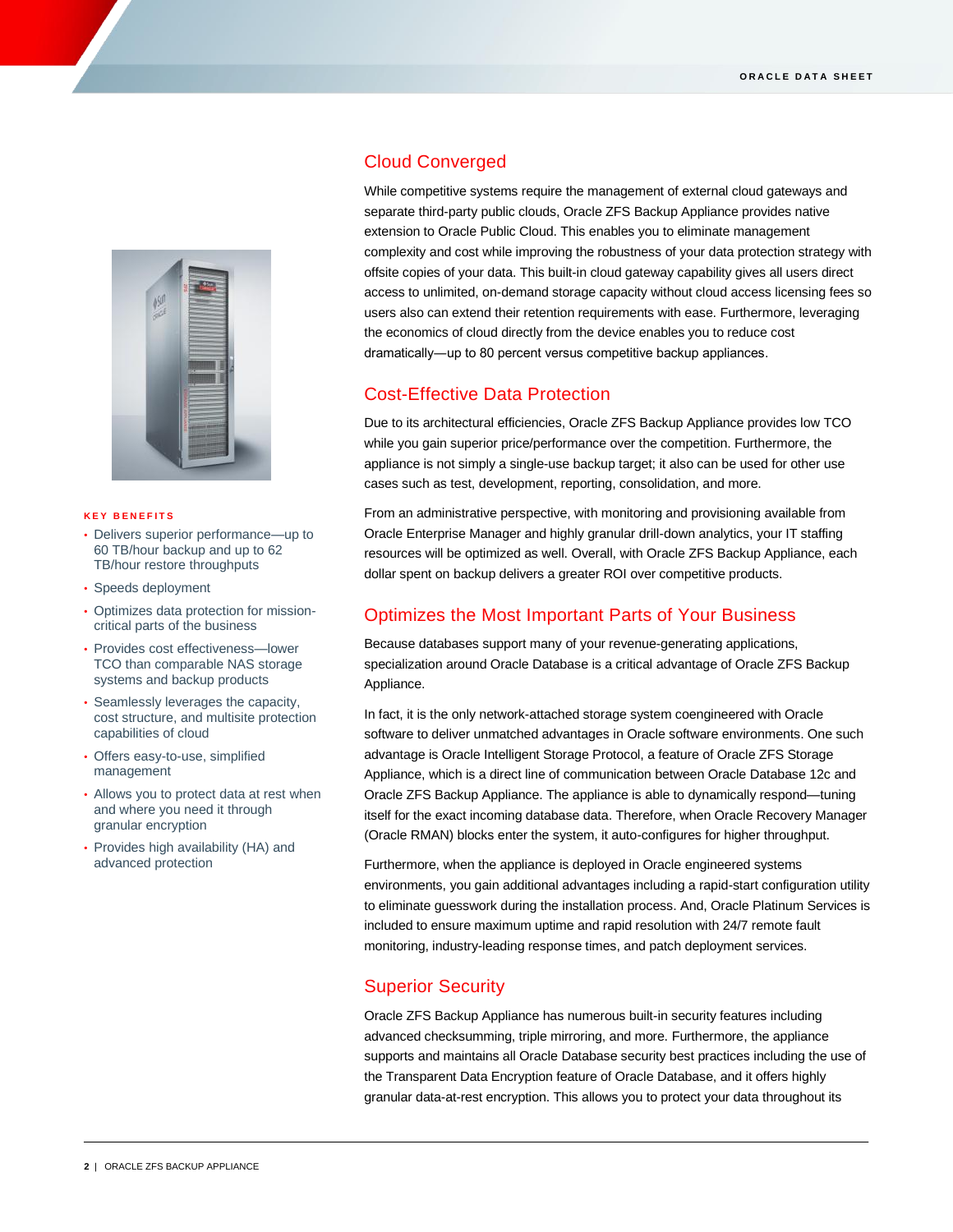lifecycle in the manner best suited to your demands, without incurring waste or risk.

#### Accelerates Implementation Success

Oracle ZFS Backup Appliance expedites the ROI on its numerous advantages by speeding deployment and removing implementation guesswork. By receiving a racked and configured system, you leverage the best practices from Oracle engineering and support teams to ensure that a fully optimized system arrives at your door, ready to turn on. And, you receive the highest performance while maintaining the highest level of data availability.

Ultimately, Oracle ZFS Backup Appliance is designed to run backups faster and more efficiently, providing a ready-to-deploy optimal storage architecture for data protection.

#### Hardware Architecture and Configuration

Oracle ZFS Backup Appliance is based upon three primary components:

- **Software**. In addition to the unique, intelligent multithreaded symmetric multiprocessing (SMP) storage OS and the Hybrid Storage Pool feature of Oracle ZFS Storage Appliance for dynamic caching and high performance, Oracle ZFS Backup Appliance also includes analytics, replication, cloning, and encryption software in the base system. A built-in cloud gateway that leverages Hybrid Storage Pool technology also is included for seamless extension to Oracle Public Cloud.
- **High-availability controllers**. Each Oracle ZFS Backup Appliance contains two Oracle ZFS Storage ZS5 controllers that provide a high-end enterprise multiprotocol storage system—at a price point that rivals competitive high-end systems—for workloads demanding HA with rapid failover, extreme performance, and scalability.
- **Storage**. Enterprise-grade disk enclosures contain SAS hard disk drives (HDDs) and write flash accelerators for high-performance, high-availability persistent storage. There is a minimum of two high-capacity disk enclosures and a maximum of eight high-capacity disk enclosures per single rack.

#### Optional Software

Using Oracle ZFS Backup Appliance for test and development is seamless and accessible through preferred administrative interfaces, including Oracle Snap Management Utility for Oracle Database. This utility is a standalone management tool for Oracle ZFS Backup Appliance that provides a fast, efficient, and automatic way to snapshot, clone, and provision Oracle Database instances from the copies stored on Oracle ZFS Backup Appliance.

| Oracle ZFS Backup Appliance   |                                                                                                                                        |  |
|-------------------------------|----------------------------------------------------------------------------------------------------------------------------------------|--|
| Architecture                  | Dual-controller HA cluster with disk storage enclosures                                                                                |  |
| <b>Processors</b>             | • Oracle ZFS Backup Appliance ZS5-4: 8x 18-core 2.6 GHz processors<br>Oracle ZFS Backup Appliance ZS5-2: 4x 18-core 2.3 GHz processors |  |
| DRAM cache                    | Oracle ZFS Backup Appliance ZS5-4: 3 TB<br>Oracle ZFS Backup Appliance ZS5-2: 1.5 TB                                                   |  |
| Read flash cache              | Oracle ZFS Backup Appliance ZS5-4: up to 486 TB<br>Oracle ZFS Backup Appliance ZS5-2: up to 204 TB                                     |  |
| <b>Storage Configurations</b> |                                                                                                                                        |  |

#### **HARDWARE SPECIFICATIONS**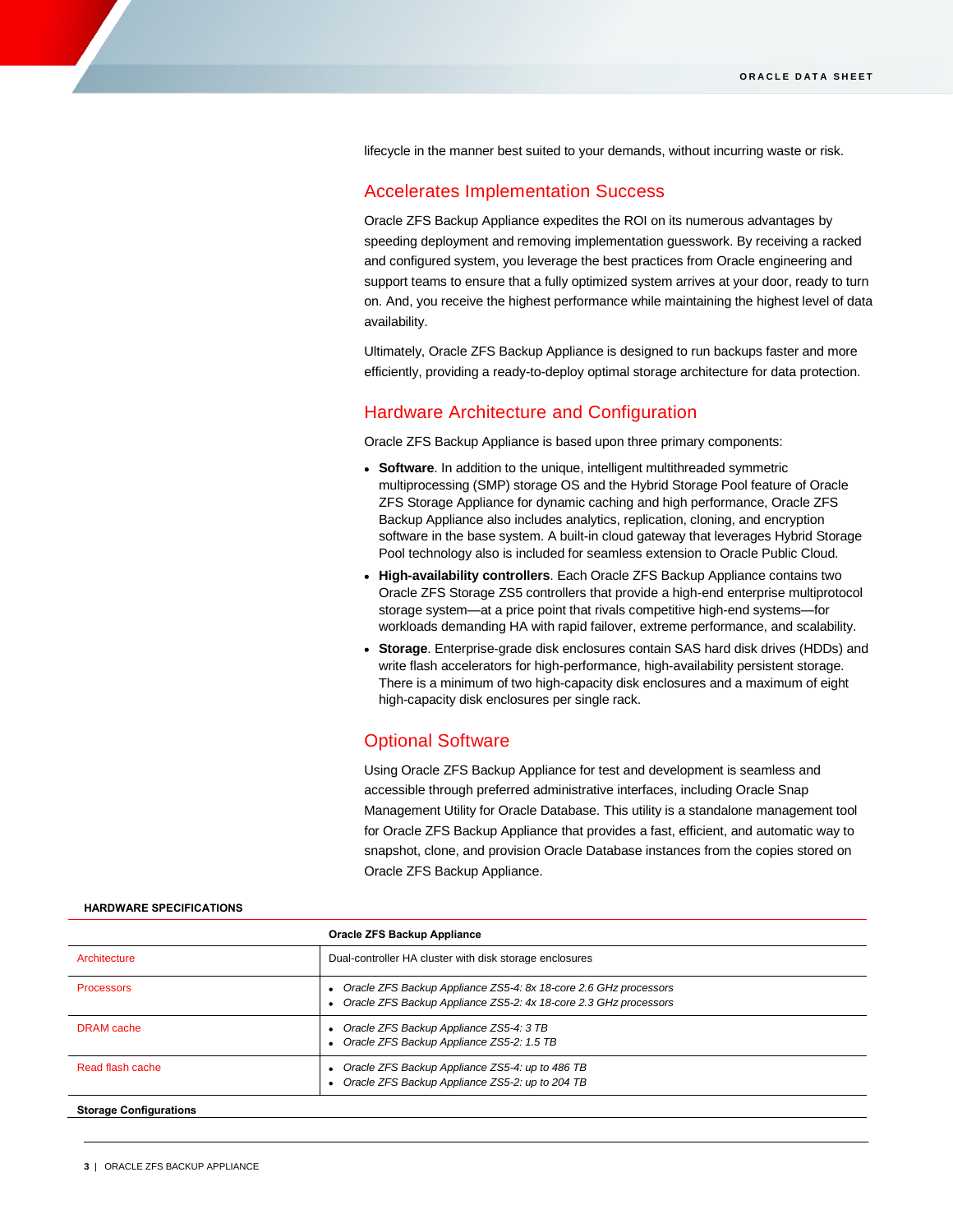|                                         | ORACLE DATA SHEET                                                                                                                                                                                                                                                                                                                                                                                                                                       |
|-----------------------------------------|---------------------------------------------------------------------------------------------------------------------------------------------------------------------------------------------------------------------------------------------------------------------------------------------------------------------------------------------------------------------------------------------------------------------------------------------------------|
| <b>Configuration options</b>            | Oracle ZFS Backup Appliance ZS5-4: 322 TB to 7.3 PB scalability<br>Oracle ZFS Backup Appliance ZS5-2: 322 TB to 3 PB scalability<br>Choice of 20 or 24 HDD disk shelf types<br>With 20 HDDs per disk shelf, choice of two or four read or write SSD accelerators per disk shelf<br>Oracle ZFS Backup Appliance ZS5-4: 2-38 disk shelves can be attached for storage<br>Oracle ZFS Backup Appliance ZS5-2: 2-16 disk shelves can be attached for storage |
| Disk shelf/HDD options                  | Oracle Storage Drive Enclosure DE3-24C: 8 TB, SAS-2, 3.5-inch 7,200 RPM HDDs                                                                                                                                                                                                                                                                                                                                                                            |
| <b>Standard and Optional Interfaces</b> |                                                                                                                                                                                                                                                                                                                                                                                                                                                         |
| Integrated network                      | 8x 10 GbE Base-T Ethernet ports                                                                                                                                                                                                                                                                                                                                                                                                                         |
| Optional network connectivity           | 10 GbE, QDR InfiniBand HCA, 16 Gb FC HBA, 40 GbE                                                                                                                                                                                                                                                                                                                                                                                                        |
| Optional tape backup HBA                | Dual-channel 16 Gb FC HBA                                                                                                                                                                                                                                                                                                                                                                                                                               |

| <b>Maximum Ports per System</b>                                   |                                                                                                                    |  |  |  |
|-------------------------------------------------------------------|--------------------------------------------------------------------------------------------------------------------|--|--|--|
| 10 GbE Base-T/10 GbE optical/InfiniBand/16<br>Gb FC               | • Oracle ZFS Backup Appliance ZS5-4: 48/24/16/16<br>Oracle ZFS Backup Appliance ZS5-2: 16/8/8/8                    |  |  |  |
| Environmental                                                     |                                                                                                                    |  |  |  |
| Nonoperating temperature/humidity<br>(standalone, nonrack system) | -40 $\degree$ C to 70 $\degree$ C (-40 $\degree$ F to 158 $\degree$ F), up to 93% relative humidity, noncondensing |  |  |  |
| Altitude (operating)                                              | Up to 3,000 m; temperature is derated by 1°C per 300 m of elevation above 900 m                                    |  |  |  |
| Regulations (meets or exceeds the following requirements)         |                                                                                                                    |  |  |  |
| Safety                                                            | IEC 60950, UL/CSA 60950, EN60950, CB Scheme with all country differences                                           |  |  |  |
| <b>RFI/EMI</b>                                                    | FCC CFR 47 Part 15 Class A, EN 55022 Class A, EN 61000-3-2, EN 61000-3-3, EN 300-386                               |  |  |  |
| <b>Immunity</b>                                                   | EN55024:1998+A1:2001:+A2:2003                                                                                      |  |  |  |

#### **POWER AND THERMAL**

| <b>Item Description</b>                                              |           | <b>Typical</b>                        | <b>Maximum</b> |  |
|----------------------------------------------------------------------|-----------|---------------------------------------|----------------|--|
| Oracle ZFS Backup Appliance                                          | Power (W) | 5,090 W                               | 6,820 W        |  |
| <b>Physical Specifications</b>                                       |           |                                       |                |  |
| Oracle ZFS Backup Appliance                                          | Height    | 1,998 mm (78.66 in.) 42R (rack units) |                |  |
|                                                                      | Width     | 600 mm (23.62 in.)                    |                |  |
|                                                                      | Depth     | 1,200 mm (47.24 in.)                  |                |  |
|                                                                      | Weight    | 535 kg (1,180 lb.)                    |                |  |
| Oracle Storage Drive Enclosure DE3-24C (fully<br>loaded with drives) | Height    | 175 mm (6.89 in.) 4R (rack units)     |                |  |
|                                                                      | Width     | 483 mm (19 in.)                       |                |  |
|                                                                      | Depth     | 630 mm (24.8 in.)                     |                |  |
|                                                                      | Weight    | 46 kg (101.41 lb.)                    |                |  |

#### **ORACLE ZFS BACKUP APPLIANCE SOFTWARE**

| <b>Included Features</b>                                                                 | <b>Details</b>                                                                                                                                                                                                                                                                  |
|------------------------------------------------------------------------------------------|---------------------------------------------------------------------------------------------------------------------------------------------------------------------------------------------------------------------------------------------------------------------------------|
| Oracle Intelligent Storage Protocol, a feature of<br><b>Oracle ZFS Storage Appliance</b> | Oracle Database 12c sends metadata to Oracle ZFS Backup Appliance about each I/O operation, enabling the<br>appliance to dynamically tune itself for optimal performance. This provides visibility at the database and per-<br>pluggable-database level for actionable insight. |
| File system                                                                              | Oracle Solaris ZFS (128-bit addressability)                                                                                                                                                                                                                                     |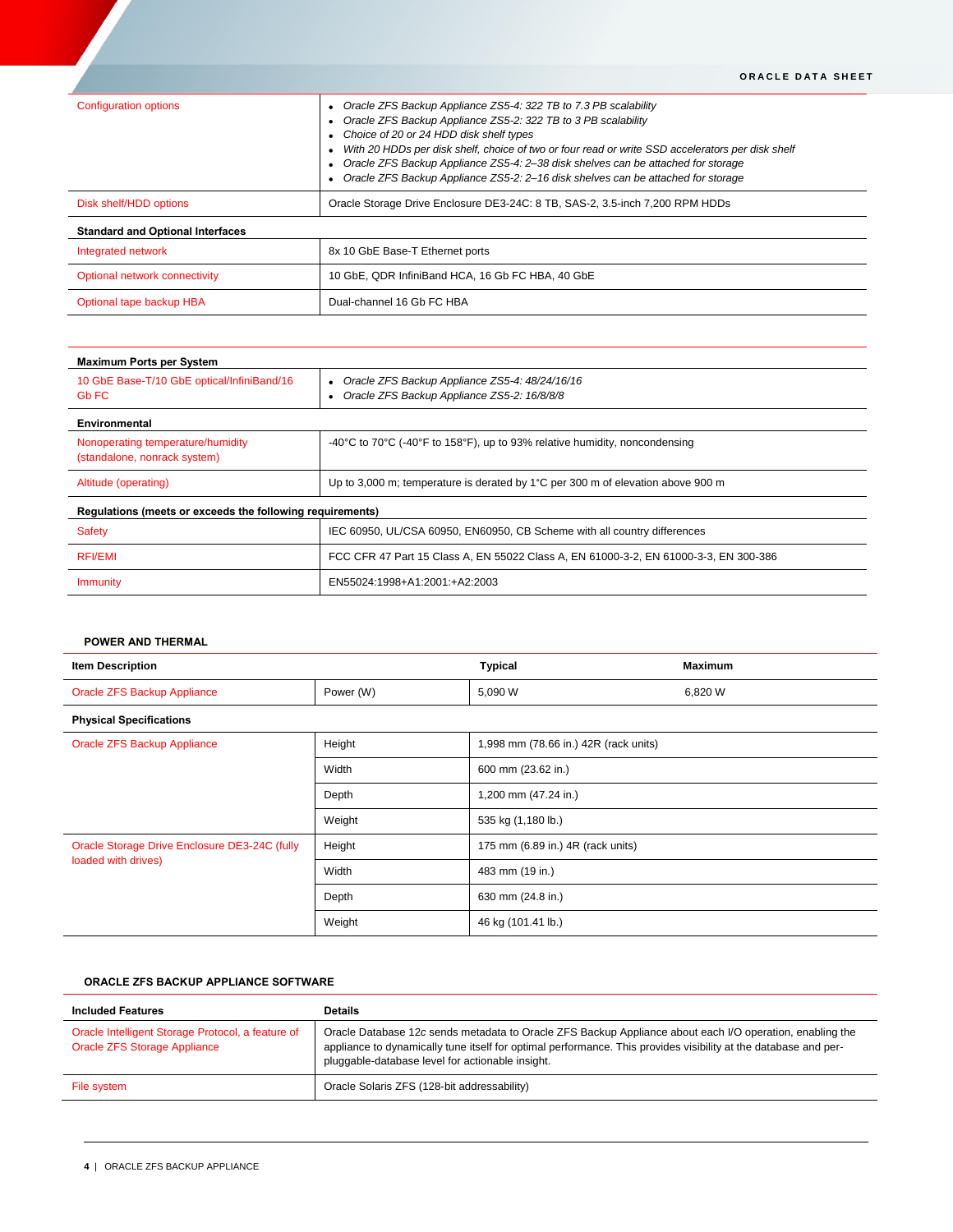| File-level protocol                                                 | NFS v2/v3/v4, SMB1/2/2.1, HTTP, WebDAV, FTP/SFTP/FTPS                                                                                                                                                        |
|---------------------------------------------------------------------|--------------------------------------------------------------------------------------------------------------------------------------------------------------------------------------------------------------|
| <b>Block-level protocol</b>                                         | ISCSI, Fibre Channel, iSER, SRP, IP over InfiniBand, RDMA over InfiniBand                                                                                                                                    |
| Data compression                                                    | Four distinct compression options to balance data reduction with performance for specific workloads                                                                                                          |
| Hybrid Columnar Compression, a feature of<br><b>Oracle Database</b> | 3x to 5x reduction in storage footprint with existing instances of Oracle Database for OLTP, data warehousing, or<br>mixed workloads                                                                         |
| Data deduplication                                                  | Inline, block-level deduplication                                                                                                                                                                            |
| Monitoring/real-time analytics                                      | DTrace Analytics (a feature of Oracle ZFS Storage Appliance) for system tuning and debugging, and dashboard<br>monitoring for key system performance metrics; plugin available for Oracle Enterprise Manager |
| Automated serviceability                                            | "Phone home" capability with automatic case creation and configurable alerts                                                                                                                                 |
| <b>RAID</b>                                                         | Striping, mirroring, triple mirroring, single-parity RAID, double-parity RAID, triple-parity RAID, wide stripes                                                                                              |
| Remote management                                                   | HTTPS, SSH, SNMP v1/v2c, IPMI, RESTful API, OpenStack Cinder, OpenStack Manila                                                                                                                               |
| Snapshots                                                           | Read-only, restore, Microsoft Volume Shadow Copy Service support                                                                                                                                             |
| <b>Directory services</b>                                           | NIS, AD, LDAP                                                                                                                                                                                                |
| Data security                                                       | Checksum data and metadata; antivirus quarantine                                                                                                                                                             |
| <b>Network services</b>                                             | NTP, DHCP, SMTP                                                                                                                                                                                              |
| <b>Backup</b>                                                       | NDMP v3/v4, ZFS NDMP                                                                                                                                                                                         |
| Local replication                                                   | Replication within same Oracle ZFS Backup Appliance configuration                                                                                                                                            |
| <b>Clones</b>                                                       | Writable snapshots                                                                                                                                                                                           |
| Remote replication                                                  | Replication from one Oracle ZFS Backup Appliance to another<br>• 1:N, N:1, manual, scheduled, or continuous                                                                                                  |
| Encryption                                                          | Highly secure, easy-to-implement two-level AES 256/192/128-bit granular data encryption at project/share/LUN<br>level and key management flexibility for data breach protection and security                 |
| <b>Optional Software</b>                                            |                                                                                                                                                                                                              |
| <b>Oracle Snap Management Utility for Oracle</b><br>Database        | Fast, efficient, and automatic way to back up, restore, clone, and provision Oracle Database when one or more<br>databases are stored on Oracle ZFS Backup Appliance                                         |

**ORACLE DATA SHEET**